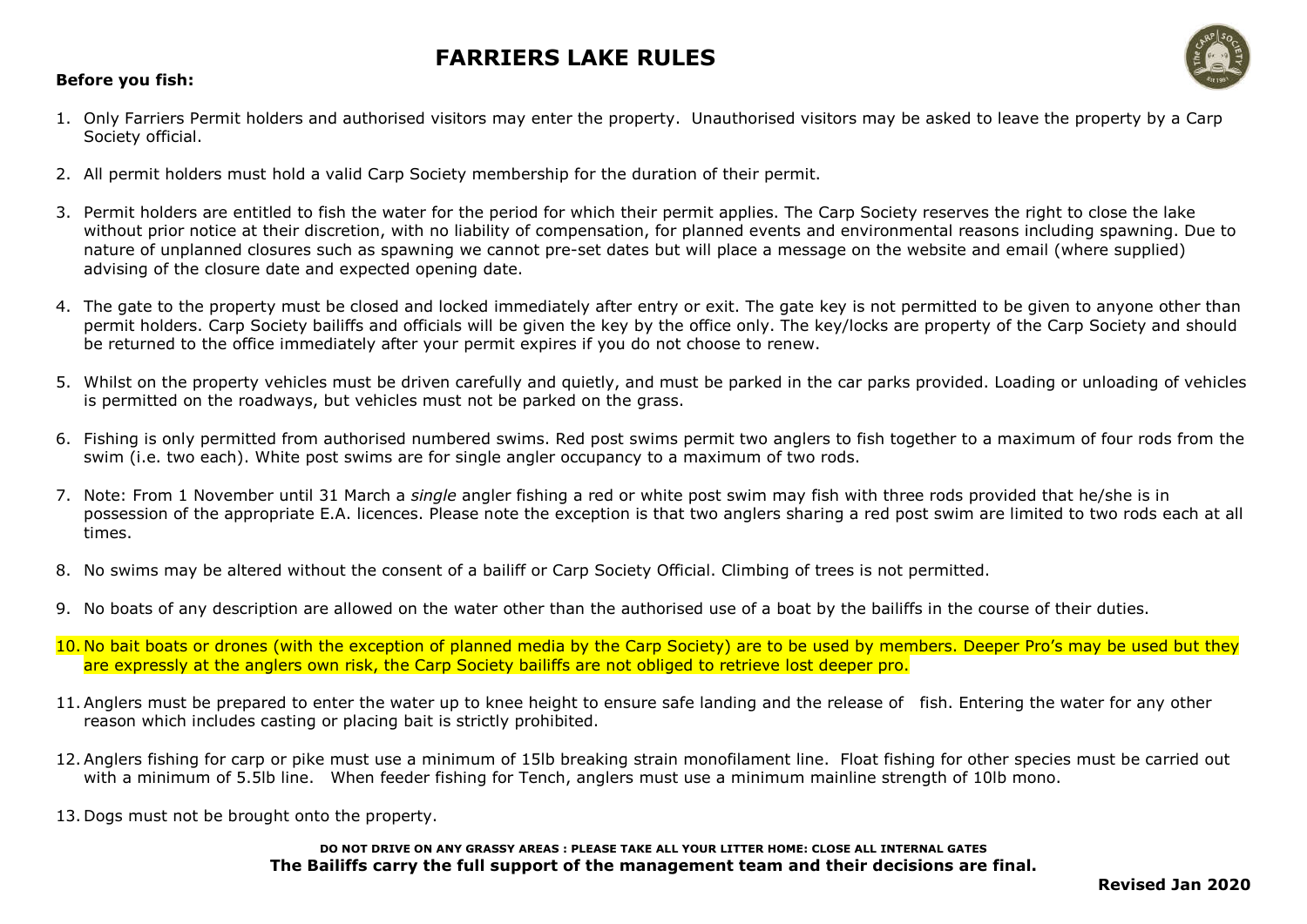14. It is the responsibility of any angler occupying a swim to ensure that the swim and surrounding area is kept free of litter. Take all litter home.

- 15. **The use of all leadcore, braided mainlines and shock/carp leaders (i.e. where there is a knot above the hooklink) on any baited rods is not permitted.**
- 16. All anglers must carry and use a good quality unhooking mat meeting the Carp Society requirement for size (1.2m x 0.8m x 40mm). Anglers must also be in possession of a weigh sling and antiseptic treatment.
- 17. Barbless hooks must be used at all times; crushed barbed hooks and the use of long shank nailer type hooks are not permitted.
- 18. The use of nuts as hook baits or in loose feed are **not** permitted.
- 19. No guns, crossbows or weapons of any kind are allowed on the property. The exception may be Carp Society officials.
- 20. No open fires to be lit on the property.
- 21. Anglers must not introduce into the lake from any other water any live or dead freshwater fish, spawn or pond plants.
- 22. Non-fishing partners or children wishing to accompany a permit holder; must gain written permission from the office prior to accessing the lake. All non-fishing guests must hold valid Carp Society memberships and are not permitted to be given the gate key to the lake. Access/Exit must be carried out by the permit holder.
- 23. The minimum age for holding an annual permit is 16 years.
- 24.Children under the age of 5 are not permitted on the property.
- 25. Any person fishing the waters must hold the relevant E.A. licence.
- 26. No swims can be reserved by any means. An angler must not put any of their tackle (be it buckets, rods etc.) in any swim that is already occupied by another angler, (I.E. placing an item of tackle in a swim with the intention of reserving it for yourself for when the current occupant vacates the swim). You must wait until the occupant of the swim has vacated it before moving yourself or your tackle in the swim.

### **While you're fishing:**

- 27. Unruly and abusive behaviour (verbal or physical) between individuals or groups of anglers, or towards Carp Society property or personnel will be deemed to be a rule infringement. All members must (at the discretion of the bailiff) conduct themselves in a sportsman-like manner and observe good angling etiquette. Aggressive behaviour will not be tolerated and will result in your permit being nullified with no refund.
- 28. There are currently no swims designed specifically for wheelchair bound anglers at Farriers.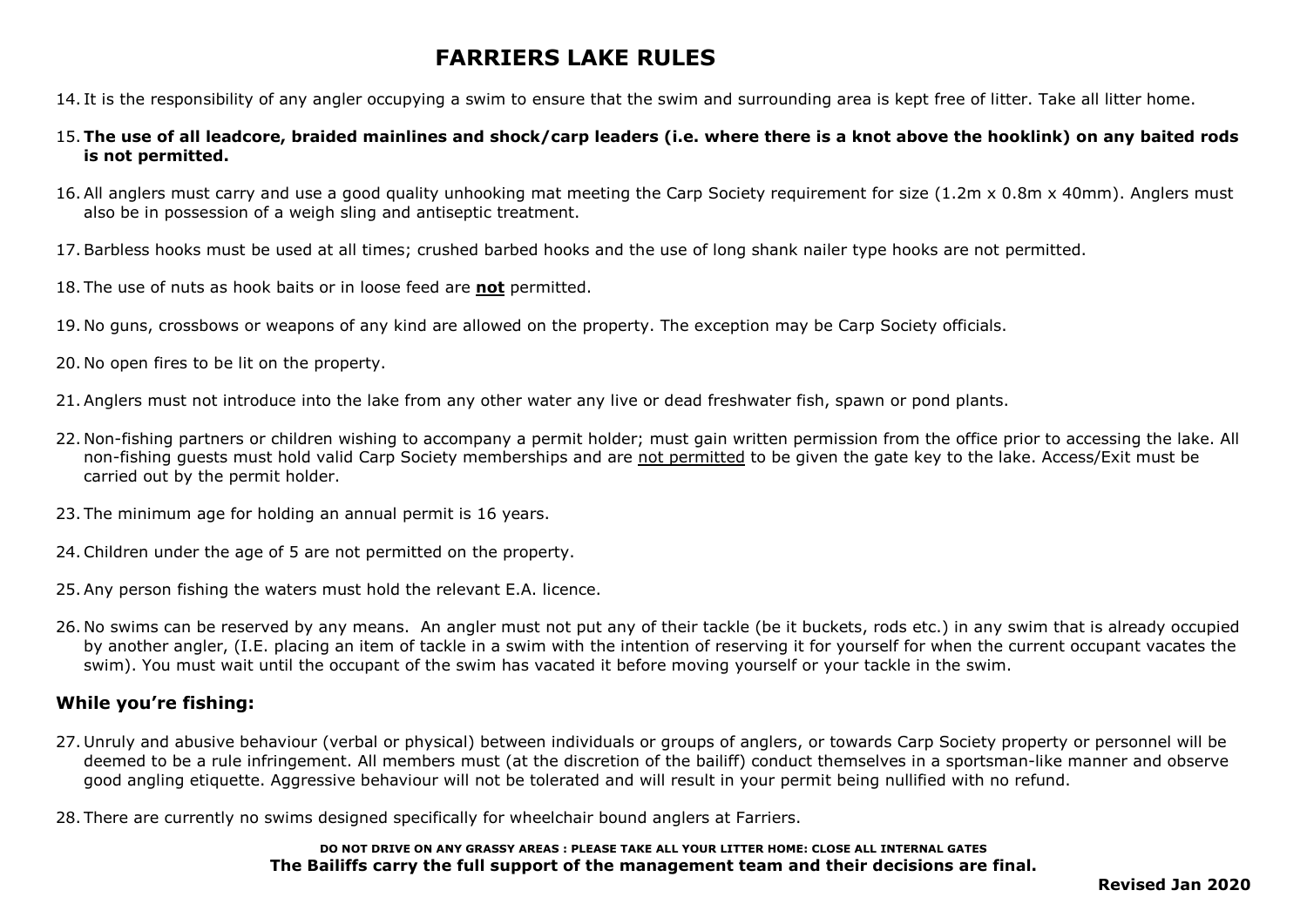- 29. An angler may be absent from his/her swim for a maximum of 4 hours and off site for a maximum of 2 hours in any 24hr period. Please note: stalking whilst occupying a permanent swim is allowed with one rod only and only when space permits. This must not interfere with another anglers fishing and is allowed at the bailiffs discretion.
- 30. No angler's baited rods must be left unattended. This includes 'walking out' of lines to clip up, if other lines remain in the water. It is not acceptable to leave rods under the control of another angler who is already fishing.
- 31. Wound-in rods must not be left unattended without the hook bait being removed.
- 32. Fishing in areas which are out of bounds or in swims which are closed is prohibited.
- 33. The Carp Society shall have the right to inquire into, and take the appropriate action in the event of an alleged infringement of the rules in accordance with the current bailiff guidelines, which are published on the Carp Society website. A paper copy is available from the office.
- 34.Rule infringements. Annual permits holders warned for rule breaking could have their permit punched; a second infringement will result in your permit being withdrawn. All rule infringements will be recorded on the membership database. Return of any permit or options to purchase further tickets are entirely at the discretion of the Society management team.
- 35. All bailiffs and Carp Society Officials have the right to examine any vehicle on, entering or leaving the property to ensure that fish are not being removed, transported illegally or stolen. This right may only be exercised in the presence of the person using the vehicle, but refusal to cooperate may result in the termination of the vehicle user's rights to fish and/or be on the property. Any person found attempting to remove fish from any Carp Society water shall automatically lose their permit. Subject to the seriousness of the incident the Carp Society can suspend permission to fish whilst investigating an alleged infringement.
- 36.Random checks will be made with regard to permits, memberships, licences, rigs and bait.
- 37. The toilets provided must be used at all times. NO WET WIPES ARE ALLOWED ON SITE!
- 38. An angler may spend up to a maximum of 96 consecutive hours (4 days) in a swim before having to vacate it. Once an angler has vacated a swim they have occupied for over 18 hours (be it for 19 hours or the full 96 hours), he/she must not occupy that swim or the ones immediately to the left or right of that swim for a further period of 120 hours (5 days). An angler is deemed to have occupied the swim from the time he/she casts a baited rod out or places any of their tackle in the swim (dependant on whichever they chose to do first)
- 39. Each swim has its designated fishing area which is indicated on the google map drawing attached (and available on the lake bulletin board). In the event of a dispute between anglers, the angler fishing the shortest distance, in most circumstances, will be deemed to be fishing correctly. However due to the shape and arrangements of the swims this may not always be the case. We expect common sense to be applied.
- 40. Your permit remains the property of The Carp Society and is non transferable.